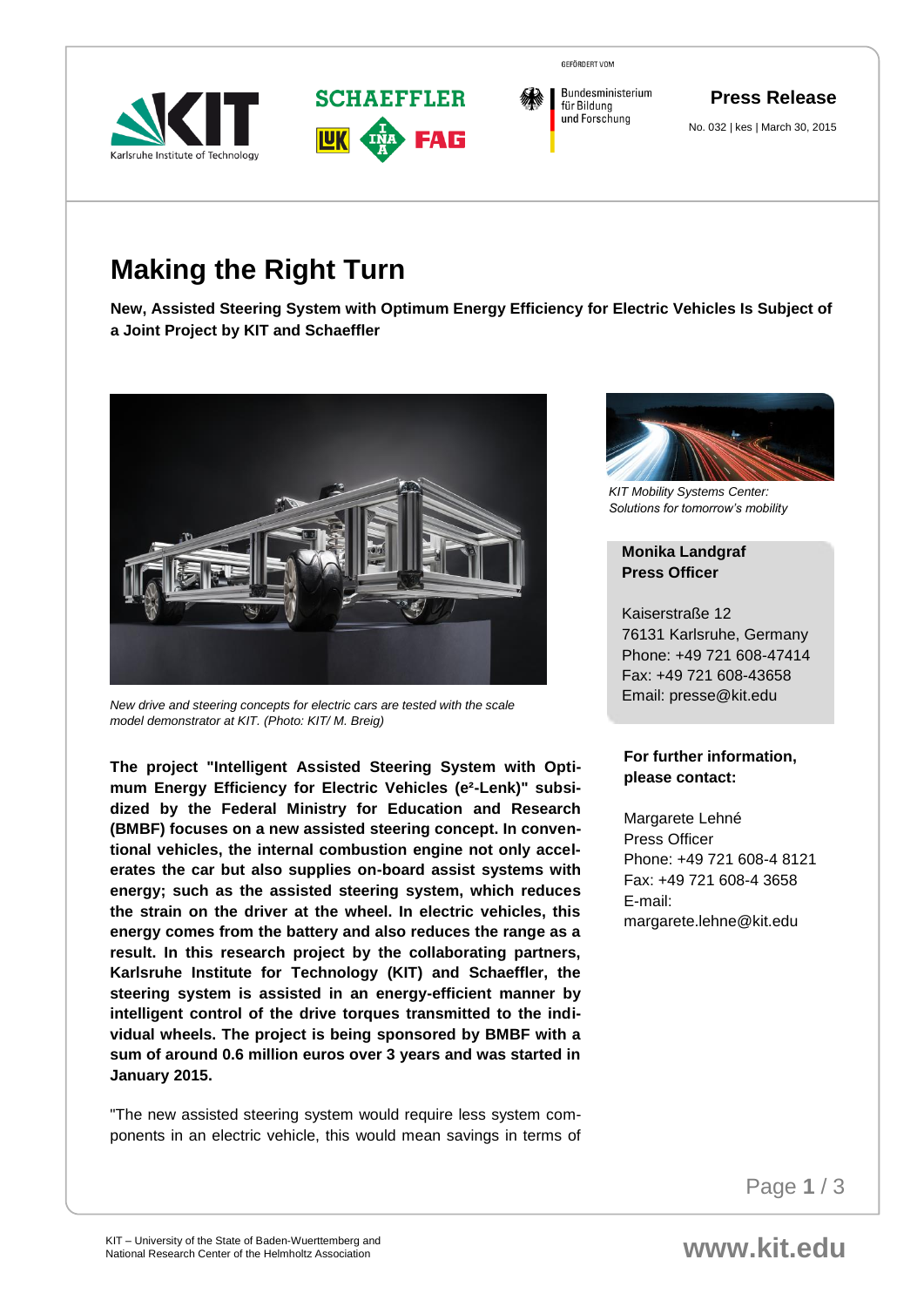GEEÖRDERT VOM



**SCHAFFFLER** 

Bundesministerium für Bildung und Forschung

No. 032 | kes | March 30, 2015

weight and energy in an electric vehicle", explain project managers Dr. Marcel Mayer, Schaeffler, and Dr. Michael Frey, KIT. "This would mean that an electric car would be cheaper and have a greater range." Materials and production steps can be saved due to the potential optimization of the design and weight.

The basic idea of the e<sup>2</sup>-Lenk project is simple: The wheels in an electric car will be driven individually by electric motors in contrast to a car with an internal combustion engine where all the wheels are provided with equal force. If the wheels on the left side transmit more drive torque to the road than those on the right side, this will result in acceleration of the vehicle to the right without the need to turn the front wheels or consume additional energy for steering. Tracked vehicles or quadrocopters steer using the same principle. "Steering assistance can be provided while driving by means of an intelligent control system and suitable wheel suspension", says Schaeffler engineer Mayer, Manager of the Automatic Driving Working Group, which is carrying out research as part of the collaborative research project SHARE (Schaeffler Hub for Automotive Research in E-Mobility) at KIT. "Only steering when stationary remains a challenge with conventional designs."

"The assisted steering system is part of the drive train with our approach", explains Frey who is researching at KIT's Institute of Vehicle Systems Technology. Steering the front wheels is carried out without using additional energy. "We also want to significantly increase the quality of driving. Customer benefit, comfort, safety and reliability go hand in hand here."

As part of the project, functional demonstrators are being built, with which the con-cepts can be validated and optimized in experiments. It is also planned to implement the system in last year's Formula Student racing car KIT built by the university group KA-RaceIng with the participation of the students.

e²-Lenk is the first publicly subsidized joint project as part of the collaborative re-search project SHARE at KIT between Schaeffler Technologies AG & Co. KG and KIT. This joint project is being managed at KIT's East Campus in a joint project management office run by SHARE at KIT and the Institute of Vehicle Systems Technology (FAST).

#### **Leading Edge Cluster Electric Mobility South-West**

Schaeffler and KIT are partners in the Leading Edge Cluster Electric Mobility South-West (ESW), which connects over 80 stakeholders



*Electric cars can be provided with steering assistance by means of an intelligent control system and suitable wheel suspension (Photo: M. Frey, KIT)*